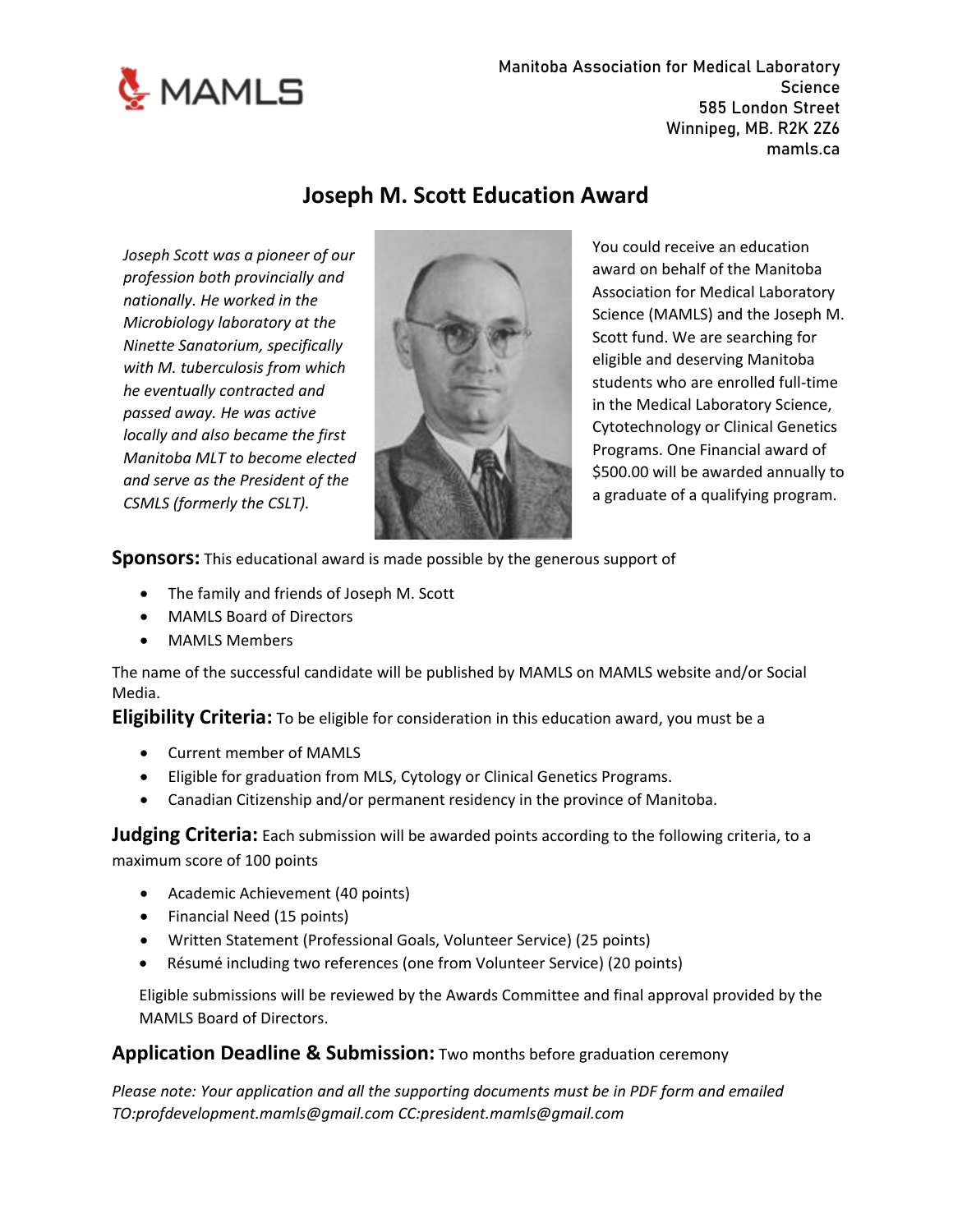

# **Joseph M. Scott Education Award Application Form**

### **Part 1: Contact Information**

Name: \_\_\_\_\_\_\_\_\_\_\_\_\_\_\_\_\_\_\_\_\_\_\_\_\_

Address: \_\_\_\_\_\_\_\_\_\_\_\_\_\_\_\_\_\_\_\_\_\_\_\_\_\_\_\_\_\_\_\_\_\_\_\_\_\_\_\_\_\_\_\_\_\_\_\_\_\_\_\_\_\_\_\_\_\_\_\_\_\_\_\_\_\_\_\_\_\_\_\_\_

Phone: \_\_\_\_\_\_\_\_\_\_\_\_\_\_\_\_\_\_\_\_\_\_\_\_\_\_\_ E-mail: \_\_\_\_\_\_\_\_\_\_\_\_\_\_\_\_\_\_\_\_\_\_\_\_\_\_\_\_\_\_\_\_\_\_\_\_\_\_\_\_\_

## **Part 2: Educational Qualifications**

Name of Training Program: **Wallet Name of Training Program:** 

Year commenced: \_\_\_\_\_\_\_\_\_\_\_\_\_\_\_\_\_\_\_\_\_\_\_\_ Year of expected completion: \_\_\_\_\_\_\_\_\_\_\_\_\_\_\_\_\_\_\_\_\_\_\_\_\_\_\_\_\_

Please list below any academic awards and/or honours that you have received:

## **Part 3: Statement of Financial Need**

In the space provided, please indicate your financial status. All information provided will be treated as confidential.

\_\_\_\_\_\_\_\_\_\_\_\_\_\_\_\_\_\_\_\_\_\_\_\_\_\_\_\_\_\_\_\_\_\_\_\_\_\_\_\_\_\_\_\_\_\_\_\_\_\_\_\_\_\_\_\_\_\_\_\_\_\_\_\_\_\_\_\_\_\_\_\_\_\_\_\_\_\_\_\_\_\_\_\_\_ \_\_\_\_\_\_\_\_\_\_\_\_\_\_\_\_\_\_\_\_\_\_\_\_\_\_\_\_\_\_\_\_\_\_\_\_\_\_\_\_\_\_\_\_\_\_\_\_\_\_\_\_\_\_\_\_\_\_\_\_\_\_\_\_\_\_\_\_\_\_\_\_\_\_\_\_\_\_\_\_\_\_\_\_\_

| <b>Type of Expense</b>                                            | <b>Annual Amount</b> | <b>Sources of Income</b>                                    | <b>Annual Amount</b> |
|-------------------------------------------------------------------|----------------------|-------------------------------------------------------------|----------------------|
|                                                                   | (CDN \$)             |                                                             | (CDN \$)             |
| Loans                                                             |                      | Employment                                                  |                      |
| Education-related expenses<br>(books, tuition, supplies,<br>etc.) |                      | Support (other)                                             |                      |
| Living Expenses (rent, food,<br>etc.)                             |                      | Grants, Bursaries, Financial<br>Awards, and/or Scholarships |                      |
| <b>Transportation Costs</b>                                       |                      | Other                                                       |                      |
| <b>Total</b>                                                      |                      | <b>Total</b>                                                |                      |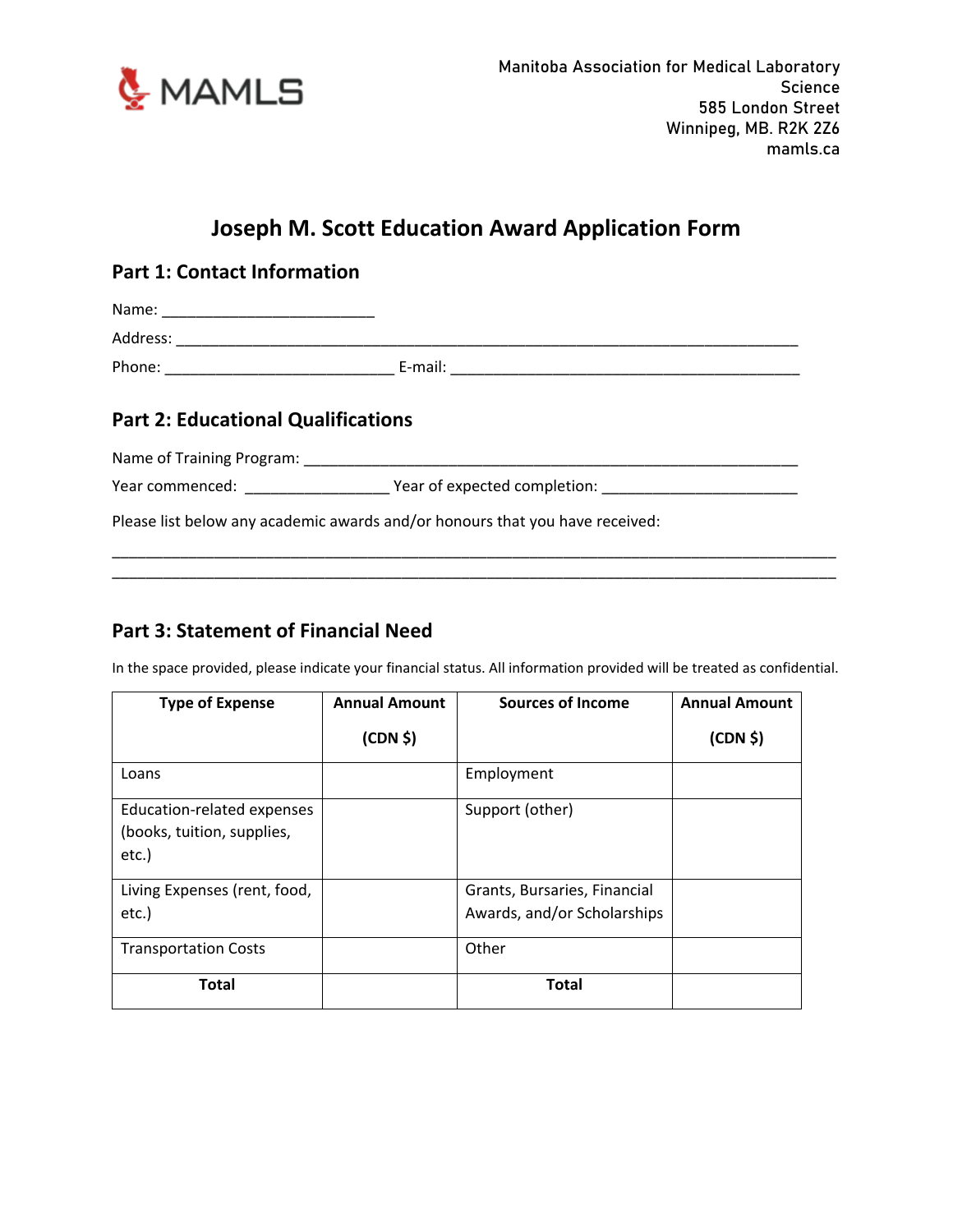

## **Part 4: Written Statement of Professional Goals and Volunteer Service**

- Describe what you learned thorough involvement in school, college, community or other volunteer activities.
- Describe your professional goals including volunteer activities related to the profession

#### **Part 5: Résumé and References**

At least one reference must be from volunteer service.

#### **Part 6: Transcript**

Please attach unofficial transcript from your training program. These must be verified by program official.

#### **Part 7: Signatures**

#### **Declaration:**

*I confirm that I am a Canadian Citizen and/or permanent resident of the province of Manitoba. Furthermore, I hereby certify that the information provided in the application and letters of reference included are true to the best of my knowledge.*

| Signature of Applicant: |
|-------------------------|
|-------------------------|

Date: \_\_\_\_\_\_\_\_\_\_\_\_\_\_\_\_\_\_\_\_\_\_

(Y/M/D)

#### **Verification by Program Official:**

*I* certify that the applicant is currently enrolled in the *Program at Program at 1997 in his/her \_\_\_\_\_\_ year of study. Furthermore, I confirm that this individual is in good academic standing.*

Signature of Official: \_\_\_\_\_\_\_\_\_\_\_\_\_\_\_\_\_\_\_\_\_\_\_\_\_\_\_ Position: \_\_\_\_\_\_\_\_\_\_\_\_\_\_\_\_\_

(Please Print Name):\_\_\_\_\_\_\_\_\_\_\_\_\_\_\_\_\_\_\_\_\_\_\_\_\_\_\_\_ Date: \_\_\_\_\_\_\_\_\_\_\_\_\_\_\_\_\_\_\_\_

(Y/M/D)